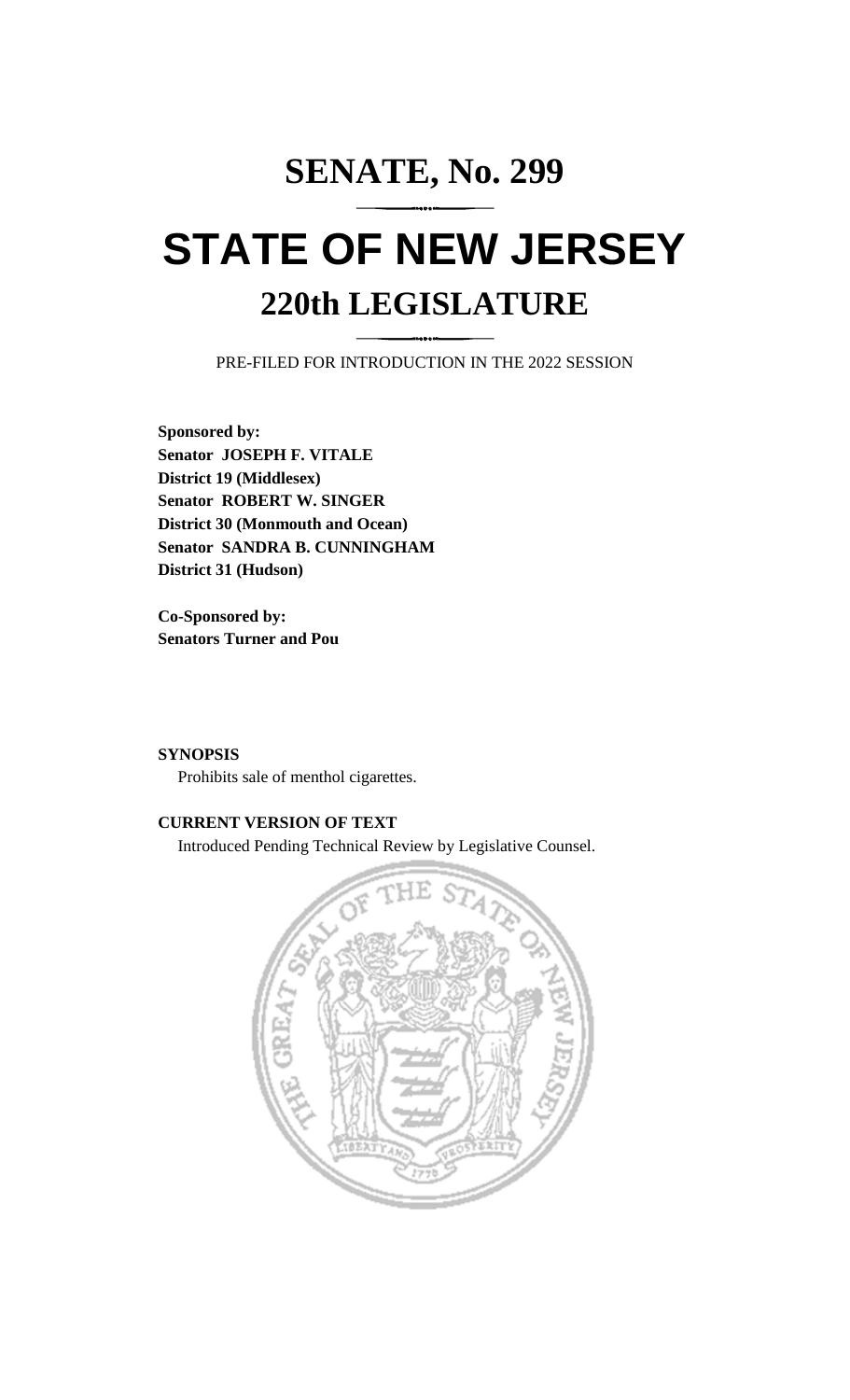#### **S299** VITALE, SINGER

 $\mathcal{D}_{\mathcal{L}}$ 

 **AN ACT** concerning tobacco products, amending P.L.2008, c.91, and supplementing Title 2A of the New Jersey Statutes. **BE IT ENACTED** *by the Senate and General Assembly of the State of New Jersey:* 1. (New section) The Legislature finds and declares that: a. Cigarette smoking is the leading preventable cause of death in the United States. The health risks associated with smoking include lung and other cancers, chronic obstructive pulmonary disease, arteriosclerosis, coronary disease, stroke, emphysema, chronic bronchitis, and birth defects. b. Although it is a common misperception that menthol cigarettes are a "safer" alternative to non-menthol cigarettes, studies have found that menthol cigarettes have the same negative health consequences as do non-menthol cigarettes. c. Because menthol has cooling, desensitizing, and proanalgesic effects, it can dull and mask the bitter and irritating effects of tobacco smoke. As a result, menthol cigarettes are particularly attractive to first-time smokers and are associated with increased rates of smoking initiation and progression to regular cigarette smoking. Consequently, younger populations have the highest rate of menthol cigarette use in the country. d. Because menthol cigarettes are more comfortable to smoke, smokers inhale more often, inhale more deeply, and hold the smoke in longer, increasing lung exposure to the chemicals found in tobacco smoke. e. Studies have found that menthol cigarette smokers are more likely to smoke their first cigarette within five minutes of waking, are more likely to wake in the middle of the night for a cigarette, and have increased cravings for cigarettes than do smokers of non- menthol cigarettes. Menthol smokers have been found to be more nicotine dependent and less successful with smoking cessation efforts when compared with other smokers. f. Historically, the marketing and promotion of menthol cigarettes has heavily targeted the African American community, and menthol products are given increased shelf space in retail outlets within African American and other minority neighborhoods. Consequently, nearly 90 percent of African American smokers prefer menthol cigarettes, and other ethnic minorities similarly use menthol cigarettes are disproportionally higher rates. Menthol cigarette use is also more common among women and in communities with lower socioeconomic status. g. A 2011 final report issued by the Tobacco Products Scientific

**Matter underlined thus is new matter.**

**EXPLANATION – Matter enclosed in bold-faced brackets [thus] in the above bill is not enacted and is intended to be omitted in the law.**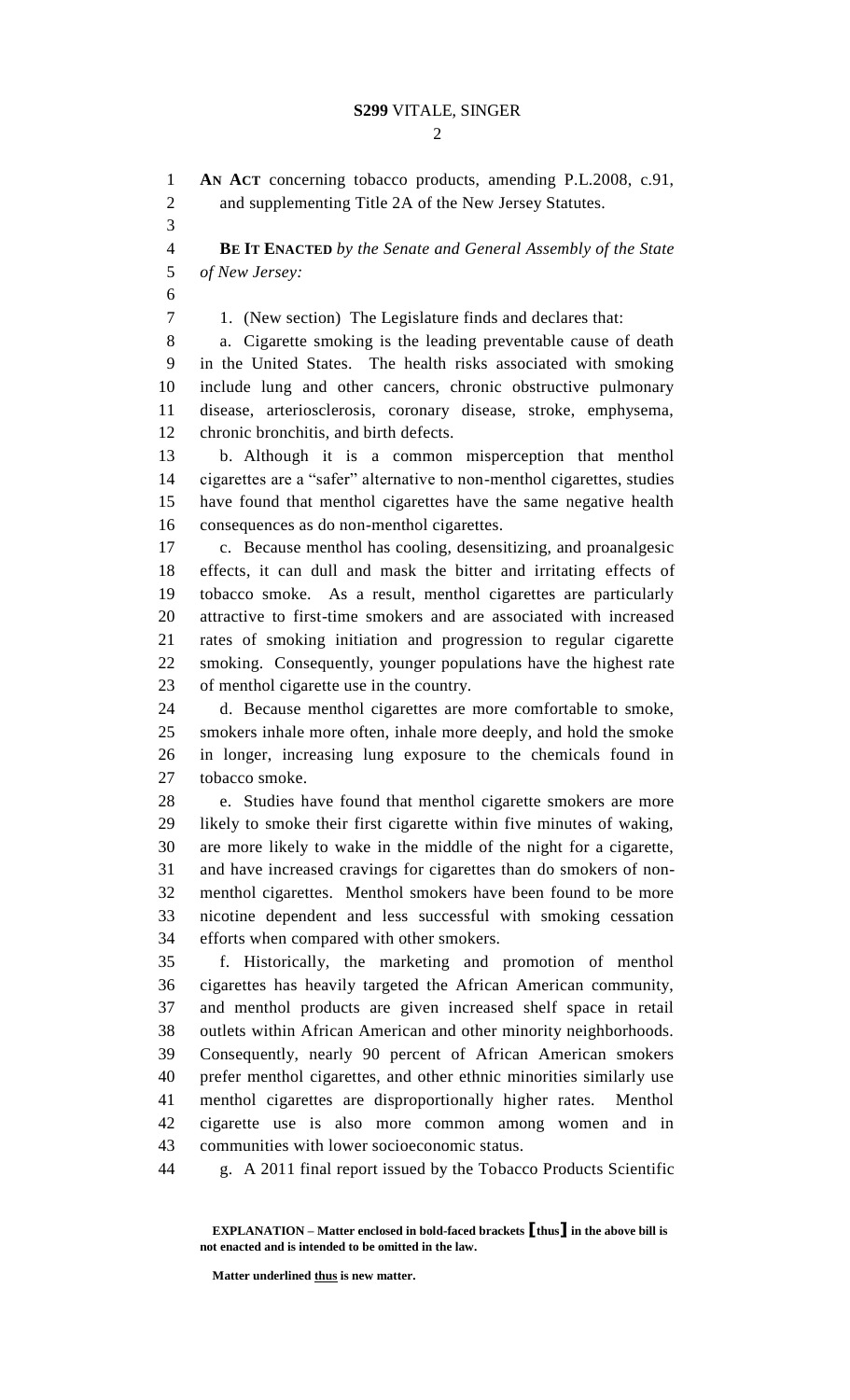#### **S299** VITALE, SINGER

 Advisory Committee of the federal Food and Drug Administration (FDA) concluded that "removal of menthol cigarettes from the marketplace would benefit public health in the United States." An independent scientific review by the FDA concluded "that menthol cigarettes pose a public health risk above that seen with non-menthol cigarettes."

 h. In 2013, the FDA issued an Advanced Notice of Proposed Rule Making to take public input on the regulatory options regarding menthol cigarettes. However, the FDA has taken no subsequent action since that time to remove menthol cigarettes from the marketplace. On August 22, 2017, a group of eight U.S. Senators submitted a letter to the FDA requesting further action to address the risk of menthol cigarettes.

 i. In 2008, New Jersey acted to ban the sale of flavored cigarettes, primarily out of a concern that flavored cigarettes play a primary role in young people taking up smoking. The 2008 ban provided an exception for menthol and clove flavorings. In 2009, Congress similarly acted to ban flavored cigarettes, which ban included clove-flavored cigarettes but provided an exception for menthol cigarettes.

 j. Because menthol cigarettes present an increased health risk, increased addiction potential, increased difficulty quitting, increased prevalence of smoking initiation and progression to regular tobacco use, and disproportionately increased use prevalence among young people and individuals in minority communities, it is therefore fitting and appropriate, and in the best interests of the public health and the health of the citizens of this State, that New Jersey ban all sales of menthol cigarettes.

 2. Section 2 of P.L.2008, c.91 (C.2A:170-51.6) is amended to read as follows:

 2. a. No person, either directly or indirectly by an agent or employee, or by a vending machine owned by the person or located in the person's establishment, shall sell, offer for sale, distribute for commercial purpose at no cost or minimal cost or with coupons or rebate offers, give or furnish, to a person a cigarette, or any component part thereof, which contains a natural or artificial constituent or additive that causes the cigarette or any smoke emanating from that product to have a characterizing flavor other than tobacco**[**, clove or menthol**]**. In no event shall a cigarette or any component part thereof be construed to have a characterizing flavor based solely on the use of additives or flavorings, or the provision of an ingredient list made available by any means.

As used in this section:

 (1) "characterizing flavor other than tobacco**[**, clove or menthol**]**" means that: the cigarette, or any smoke emanating from that product, imparts a distinguishable flavor, taste or aroma other than tobacco**[**, clove or menthol**]** prior to or during consumption,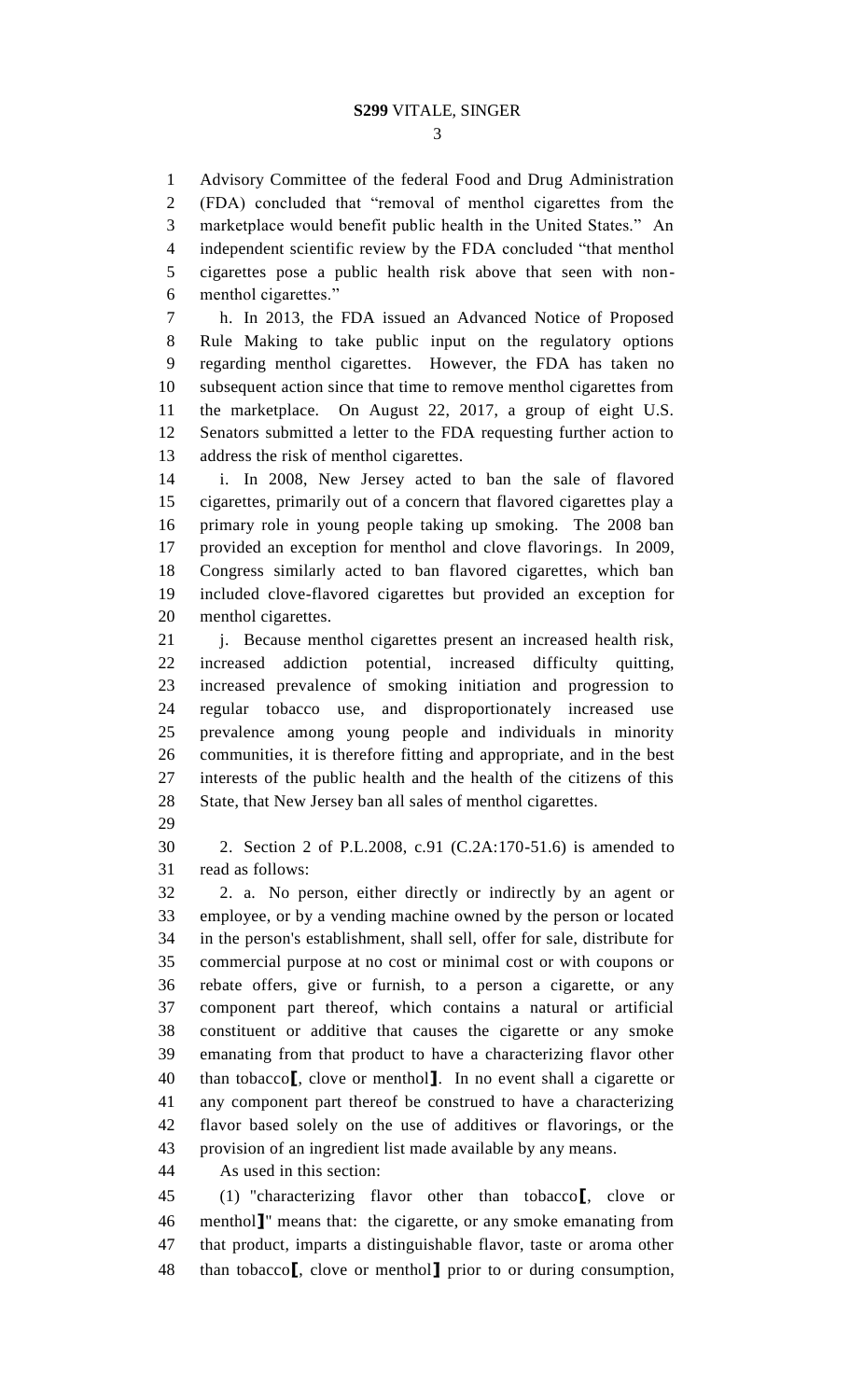including, but not limited to, any menthol, mint, wintergreen, clove, fruit, chocolate, vanilla, honey, candy, cocoa, dessert, alcoholic beverage, herb or spice flavoring; or the cigarette or any component part thereof is advertised or marketed as having or producing any such flavor, taste or aroma;

 (2) "cigarette" means (a) any roll of tobacco wrapped in paper or in any substance not containing tobacco, and (b) any roll of tobacco wrapped in any substance containing tobacco which, because of its appearance, the type of tobacco used in the filler, or its packaging and labeling, is likely to be offered to, or purchased by, consumers as a cigarette as described in subparagraph (a) of this paragraph (2); and

 (3) "component part thereof" includes, but is not limited to, the tobacco, paper, roll or filter, or any other matter or substance which can be smoked.

 b. A person who violates the provisions of subsection a. of this section shall be liable to a civil penalty of not less than \$250 for the first violation, not less than \$500 for the second violation, and \$1,000 for the third and each subsequent violation. The civil penalty shall be collected pursuant to the "Penalty Enforcement Law of 1999," P.L.1999, c.274 (C.2A:58-10 et seq.), in a summary proceeding before the municipal court having jurisdiction. An official authorized by statute or ordinance to enforce the State or local health codes or a law enforcement officer having enforcement authority in that municipality may issue a summons for a violation of the provisions of subsection a. of this section, and may serve and execute all process with respect to the enforcement of this section consistent with the Rules of Court. A penalty recovered under the provisions of this subsection shall be recovered by and in the name of the State by the local health agency. The penalty shall be paid into the treasury of the municipality in which the violation occurred for the general uses of the municipality.

 c. In addition to the provisions of subsection b. of this section, upon the recommendation of the municipality, following a hearing by the municipality, the Division of Taxation in the Department of the Treasury may suspend or, after a second or subsequent violation of the provisions of subsection a. of this section, revoke the license of a retail dealer issued under section 202 of P.L.1948, c.65 (C.54:40A-4). The licensee shall be subject to administrative charges, based on a schedule issued by the Director of the Division of Taxation, which may provide for a monetary penalty in lieu of a suspension.

(cf: P.L.2008, c.91, s.2)

3. This act shall take effect on the 60th day after enactment.